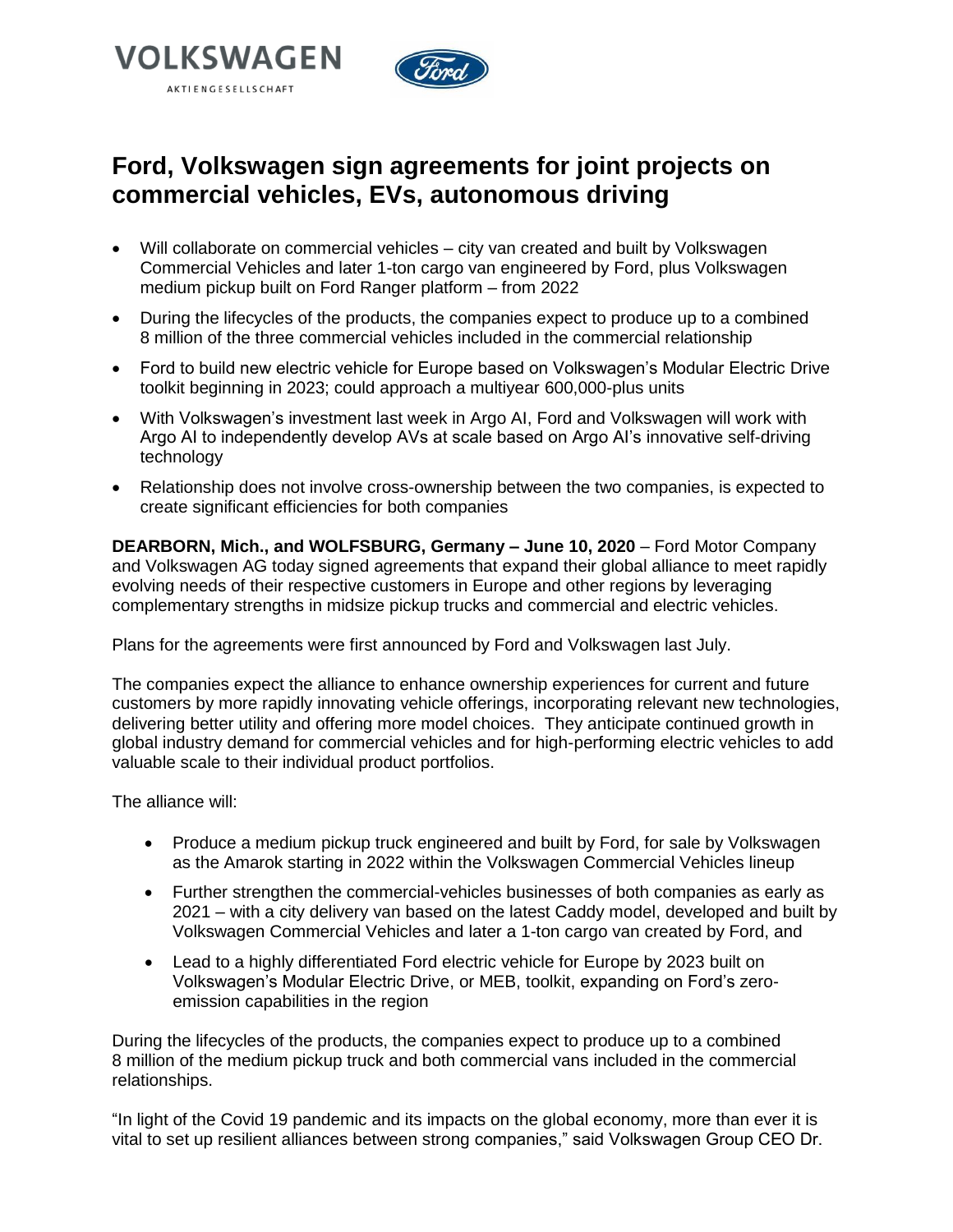Herbert Diess. "This collaboration will efficiently drive down development costs, allowing broader global distribution of electric and commercial vehicles, and enhance the positions of both companies."

"This alliance comes at a time of tremendous enthusiasm about the intersection of increasingly intelligent, connected vehicles in an ever-smarter world," said Ford CEO Jim Hackett. "This creates a huge opportunity to innovate and solve many of the world's transportation challenges and deliver extraordinary benefits to customers – even as companies need to be selective about how they use their cash."

Ford and Volkswagen both have strong commercial van and pickup businesses around the world, including popular models such as Ford's Transit and Ranger and Volkswagen Commercial Vehicle's Transporter, Crafter, Caddy and Amarok.

"Commercial vehicles are fundamental to Ford today and an area where we will accelerate and grow, and working with Volkswagen on these platforms will provide both of us significant financial advantages in things like engineering, and plants and tooling," said Jim Farley, Ford chief operating officer. "Separately, Ford will add battery electric versions of Transit and F-150 in the next 24 months for commercial customers who increasingly need zero emissions and the power of connectivity, data and artificial intelligence."

"The collaboration with Ford is a key building block of our GRIP 2025+ strategy and part of the current transformation of Volkswagen Commercial Vehicles," said Thomas Sedran, chairman of the board of management of Volkswagen Commercial Vehicles. "This long-term cooperation with Ford will strengthen our very good position in area of light commercial vehicles, especially in our core European markets, and is proof that we are successfully implementing our plan step by step."

Ford's use of Volkswagen's MEB architecture in Europe will represent another cornerstone in Volkswagen's electric vehicle strategy, and further efforts by both companies to fulfill their commitments to the Paris 2015 Agreement. Volkswagen and Ford plan to explore additional ways to cooperate on electric vehicles.

Over several years starting in 2023, Ford could deliver 600,000 electric vehicles atop the MEB architecture, which is designed to combine space and performance with electric drive. The vehicle, which will be designed and engineered by Ford in Cologne-Merkenich, will add another compelling nameplate to its own all-electric Mustang Mach-E, which will be introduced in 2021.

Additionally, the companies will both work with Argo AI to form distinct, highly capable autonomous-vehicle businesses based on Argo AI's self-driving technology. Last week, Volkswagen closed its previously announced investment in Argo AI, the Pittsburgh-based company in which Ford already had ownership and development interests.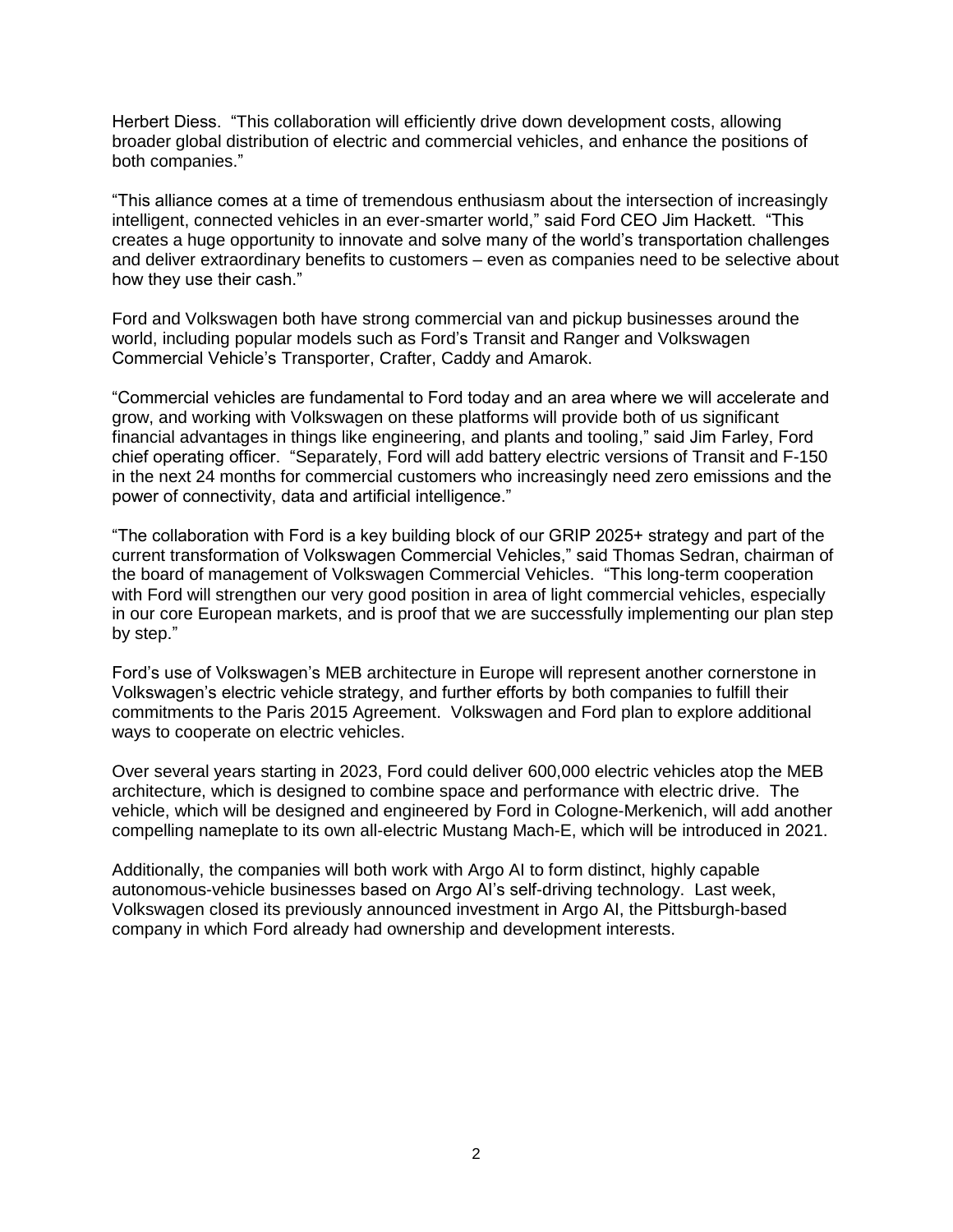Volkswagen and Ford independently choosing to invest in Argo AI illustrates the technical leadership and progress of Argo AI's self-driving system, and how alliances can help enable development of breakthrough technologies that require substantial time and resources. Argo AI's SDS is the first with commercial deployment plans for both Europe and the U.S. The global reach of Ford and Volkswagen will give Argo AI's platform the largest geographic deployment potential of any autonomous driving technology to date. Reach and scale are important factors in developing an SDS that is robust and cost efficient.

The Volkswagen/Ford alliance does not include cross-ownership between the companies, which will remain competitors in the marketplace.

# # #

### *About Ford Motor Company*

*Ford Motor Company is a global company based in Dearborn, Michigan. The company designs, manufactures, markets and services a full line of Ford cars, trucks, SUVs, electrified vehicles and Lincoln luxury vehicles, provides financial services through Ford Motor Credit Company and is pursuing leadership positions in electrification; mobility solutions, including self-driving services; and connected services. Ford employs approximately 188,000 people worldwide. For more information regarding Ford, its products and Ford Motor Credit Company, please visit [corporate.ford.com.](https://corporate.ford.com/homepage.html)*

#### *About Volkswagen Group*

*The Volkswagen Group, with its headquarters in Wolfsburg, is one of the world's leading automobile manufacturers and the largest carmaker in Europe. The Group comprises twelve brands from seven European countries: Volkswagen Passenger Cars, Audi, SEAT, ŠKODA, Bentley, Bugatti, Lamborghini, Porsche, Ducati, Volkswagen Commercial Vehicles, Scania and MAN. The passenger car portfolio ranges from small cars all the way to luxury-class vehicles. Ducati offers motorcycles. In the light and heavy commercial vehicles sector, the products range from pick-ups to buses and heavy trucks. Every weekday, 671.205 employees around the globe produce on average 44,567 vehicles, are involved in vehicle-related services or work in other areas of business. The Volkswagen Group sells its vehicles in 153 countries. In 2019, the total number of vehicles delivered to customers by the Group globally was 10.97 million (2018: 10.83 million). The passenger car global market share was 12.9 percent. Group sales revenue in 2019 totaled EUR 252.6 billion (2018: EUR 235.8 billion). Earnings after tax in the fiscal year now ended amounted to EUR 14.0 billion (2018: EUR 12.2 billion).*

#### *About Volkswagen Commercial Vehicles*

*'We transport success'. As a stand-alone brand within the Volkswagen Group, Volkswagen Commercial Vehicles (VWCV) is responsible for the development, construction and sales of light commercial vehicles. They include the Transporter, Caddy and Amarok ranges, which are produced in Hannover (D), Poznań (PL), Września (PL) and Pacheco (ARG). Our vehicles transport construction workers, families and adventurers, bread rolls, parcels and surfboards. Every day they help countless people all over the world to do a good job, they operate as mobile workshops and they bring paramedics and the police to wherever they are needed. Within the Volkswagen Group, Volkswagen Commercial Vehicles is also the lead brand for Autonomous Driving, Mobility as a Service (MaaS) and Transport as a Service (TaaS), and in future will therefore be developing and producing corresponding Special Purpose Vehicles (SPV), such as robo-taxis and robo-vans. In this way we are transporting an entire society, with all its requirements for clean, intelligent and sustainable mobility. Working at the company's sites around the globe are more than 24,000 employees, including around 15,000 at the Hannover site.*